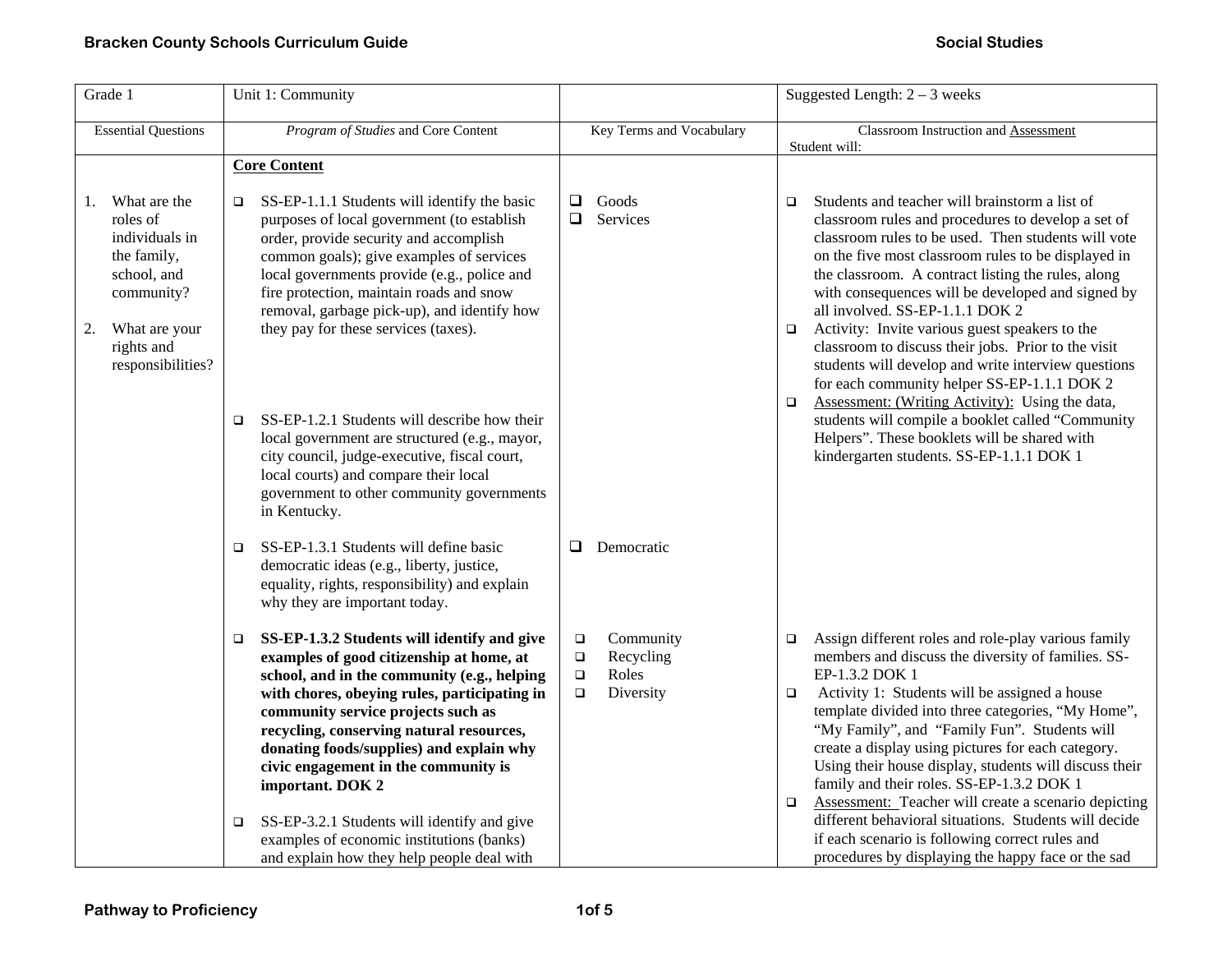| Grade 1                    | Unit 1: Community                                      |                          | Suggested Length: $2 - 3$ weeks                                                                            |
|----------------------------|--------------------------------------------------------|--------------------------|------------------------------------------------------------------------------------------------------------|
| <b>Essential Questions</b> | <i>Program of Studies</i> and Core Content             | Key Terms and Vocabulary | <b>Classroom Instruction and Assessment</b><br>Student will:                                               |
|                            | the problem of scarcity (e.g., loan money,             |                          | face place card. SS-EP-1.3.2 DOK 1                                                                         |
|                            | save money) in today's market economy.                 |                          |                                                                                                            |
|                            |                                                        |                          | Literature Links:<br>$\Box$                                                                                |
|                            | <b>Program of Studies</b>                              |                          | This Is My Family SS-EP-1.3.2 DOK 1<br>$\Box$                                                              |
|                            |                                                        |                          | Look Inside SS-EP-1.3.2 DOK 1<br>$\Box$                                                                    |
|                            | E5 Recognize skills used in the decision-<br>❏         |                          | I Live on a Farm SS-EP-1.3.2 DOK 1<br>$\Box$                                                               |
|                            | making process in order to make informed               |                          | I Live in a City SS-EP-1.3.2 DOK 1<br>$\Box$                                                               |
|                            | economic decisions.                                    |                          | I Live in a Town SS-EP-1.3.2 DOK 1<br>$\Box$                                                               |
|                            | E3 Recognize different roles of family,<br>□           |                          | I Live in the Mountains SS-EP-1.3.2 DOK 1<br>$\Box$<br>The Community Helper Series SS-EP-1.1.1 &<br>$\Box$ |
|                            | workers, banks, and businesses in economic<br>systems. |                          | SS-EP-3.2.1 DOK 1                                                                                          |
|                            | Consumers make economic choices about<br>□             |                          | Core-Content Videos:<br>$\Box$                                                                             |
|                            | which goods and services to purchase.                  |                          | A Community At Work SS-EP-1.1.1 & SS-EP-<br>□                                                              |
|                            |                                                        |                          | 3.2.1 DOK 1                                                                                                |
|                            |                                                        |                          | Citizenship in the Community SS-EP-1.1.1 &                                                                 |
|                            |                                                        |                          | SS-EP-3.2.1 DOK 1                                                                                          |
|                            |                                                        |                          | "My America": Neighborhood and Community<br>$\Box$                                                         |
|                            |                                                        |                          | SS-EP-1.2.1 & SS-EP-1.3.1 DOK 1                                                                            |
|                            |                                                        |                          | <i>POPS</i> Video Series SS-EP-1.3.2 DOK 1<br>$\Box$                                                       |
|                            |                                                        |                          | Web Sites:<br>$\Box$                                                                                       |
|                            |                                                        |                          | http://bensguide.gpo.gov SS-EP-1.2.1 & SS-<br>□<br>EP-1.3.1 DOK 1                                          |
|                            |                                                        |                          | www.marcopolosearch.org SS-EP-1.2.1 & SS-<br>□<br>EP-1.3.1 DOK 1                                           |

| Grade 1                                                                           | Unit 2: The World Around Me                                                                                                                                 |                                                                                                      | Suggested Length: On-going                                                                                                                                                                                                                                                                                                               |
|-----------------------------------------------------------------------------------|-------------------------------------------------------------------------------------------------------------------------------------------------------------|------------------------------------------------------------------------------------------------------|------------------------------------------------------------------------------------------------------------------------------------------------------------------------------------------------------------------------------------------------------------------------------------------------------------------------------------------|
| <b>Essential Questions</b>                                                        | <i>Program of Studies</i> and Core Content                                                                                                                  | Key Terms and Vocabulary                                                                             | Classroom Instruction and Assessment                                                                                                                                                                                                                                                                                                     |
|                                                                                   |                                                                                                                                                             |                                                                                                      | Student will:                                                                                                                                                                                                                                                                                                                            |
|                                                                                   | <b>Core Content</b>                                                                                                                                         |                                                                                                      |                                                                                                                                                                                                                                                                                                                                          |
| What are some<br>of the holidays<br>and traditions<br>that families<br>celebrate? | SS-EP-2.2.1 Students will identify social<br>institutions (government, economy,<br>education, religion, family) and explain how<br>they help the community. | Tradition<br>□<br>Prejudices<br>o.<br>Government<br>◻<br><b>Belief</b><br>◻<br>Institution<br>Custom | Activity: Teachers will read a variety of trade books to<br>o.<br>students about the different holidays and how the are<br>celebrated, SS-EP-2.2.1 DOK 1<br>Writing Activity: Student will write a brochure about<br>▫<br>"Trick or Treat Safety" as part of a fall tradition that<br>some Americans acknowledge. The brochures are read |
| How are human                                                                     |                                                                                                                                                             | Patriotic                                                                                            | aloud to kindergarten. SS-EP-2.2.1 DOK 2                                                                                                                                                                                                                                                                                                 |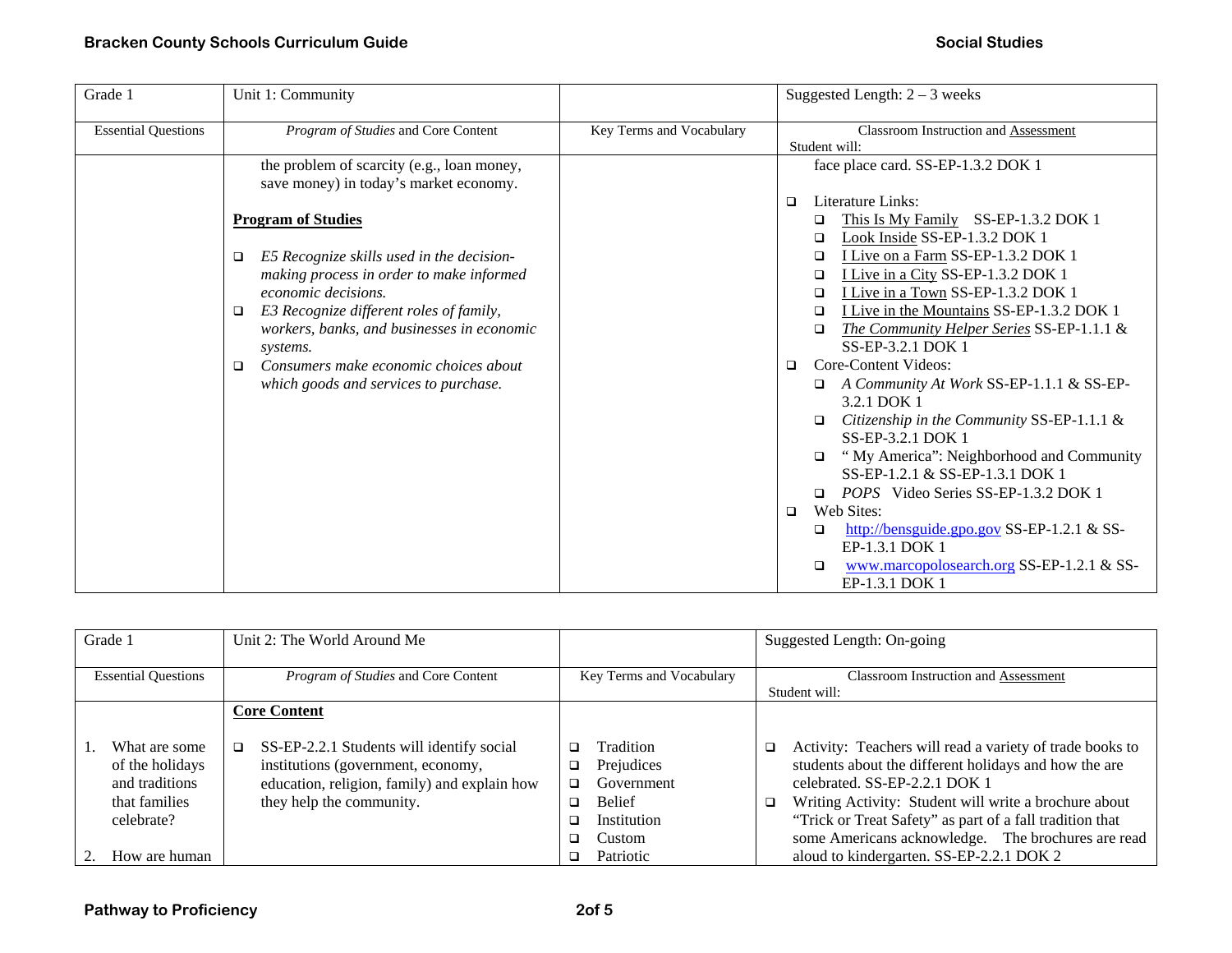| Grade 1                                                                                                                                  | Unit 2: The World Around Me                                                                                                                                                                           |                                                           | Suggested Length: On-going                                                                                                                                                                                                                                                                                                                                                                                                                                                                                                                                                                                                                                                                                                                                                                                   |
|------------------------------------------------------------------------------------------------------------------------------------------|-------------------------------------------------------------------------------------------------------------------------------------------------------------------------------------------------------|-----------------------------------------------------------|--------------------------------------------------------------------------------------------------------------------------------------------------------------------------------------------------------------------------------------------------------------------------------------------------------------------------------------------------------------------------------------------------------------------------------------------------------------------------------------------------------------------------------------------------------------------------------------------------------------------------------------------------------------------------------------------------------------------------------------------------------------------------------------------------------------|
| <b>Essential Questions</b>                                                                                                               | Program of Studies and Core Content                                                                                                                                                                   | Key Terms and Vocabulary                                  | Classroom Instruction and Assessment<br>Student will:                                                                                                                                                                                                                                                                                                                                                                                                                                                                                                                                                                                                                                                                                                                                                        |
| needs met<br>through home<br>and school?<br>What are a map<br>3.<br>and a globe?<br>How do maps<br>4.<br>and globes help<br>us to locate |                                                                                                                                                                                                       |                                                           | $\Box$ Writing Activity: Students will write a transactive piece<br>on "How to Carve a Jack-o-Lantern" after a class<br>demonstration done by the teacher. SS-EP-2.2.1 DOK 2<br>Activity: Listen to the story Oh, What a Thanksgiving!<br>$\Box$<br>SS-EP-2.2.1 DOK 1<br>Activity: Students will share a Christmas tradition their<br>$\Box$<br>family does together every year by writing about their<br>tradition. Students may select to videotape or<br>demonstrate to the class their tradition through visual<br>aids. (Example: making a gingerbread house at                                                                                                                                                                                                                                         |
| places?                                                                                                                                  | SS-EP-2.3.1 Students will describe various<br>□<br>forms of interactions (compromise,<br>cooperation, conflict, competition) that<br>occur between individuals/groups at home<br>and at school. DOK 2 | Compromise<br>$\Box$<br>Hero<br>$\Box$                    | Christmas or stringing popcorn). SS-EP-2.2.1 DOK 2<br>Read A Picture Book of Martin Luther King Jr. and<br>$\Box$<br>discuss how he was a hero to many Americans. Discuss<br>what qualities a person must have to be considered a<br>hero. SS-EP-2.3.1 DOK 1<br>Writing Activity: Students will complete a 4-square<br>$\Box$<br>graphic organizer on someone they consider to be a<br>hero. Students will design an award to display for their<br>hero. SS-EP-2.3.1 DOK 1<br>Activity: Design a "Friendship Quilt". Each student will<br>$\Box$<br>design a quilt square to show what makes a good friend<br>and how we fit together as a cohesive group. SS-EP-<br>2.3.1 DOK 2                                                                                                                             |
|                                                                                                                                          | SS-EP-4.1.1 Students will use geographic<br>$\Box$<br>tools (e.g., maps, globes, mental maps,<br>charts, graphs) to locate and describe<br>familiar places at home, school, and the<br>community.     | Geography<br>$\Box$<br><b>Relative Location</b><br>$\Box$ | Activity: Read the book Me on the Map. Students will<br>$\Box$<br>be shown models of the earth/globe and the United<br>States map. Students will use a bird's eye view to help<br>them understand that a map is an overhead picture. SS-<br>EP-4.1.1 DOK 1<br>Activity: Using a practice sheet titled "In the<br>$\Box$<br>Classroom", students will identify where objects are<br>located by looking at symbols/labels, which are visual<br>representations of the classroom. SS-EP-4.1.1 DOK 1<br>Activity: Read the book Making Maps. Through<br>$\Box$<br>teacher guided activity students will work together to<br>create a map of their classroom. SS-EP-4.1.1 DOK 1<br>Assessment: Students will be taken to the gym to see it<br>$\Box$<br>as a visual picture. Students will create a simple map of |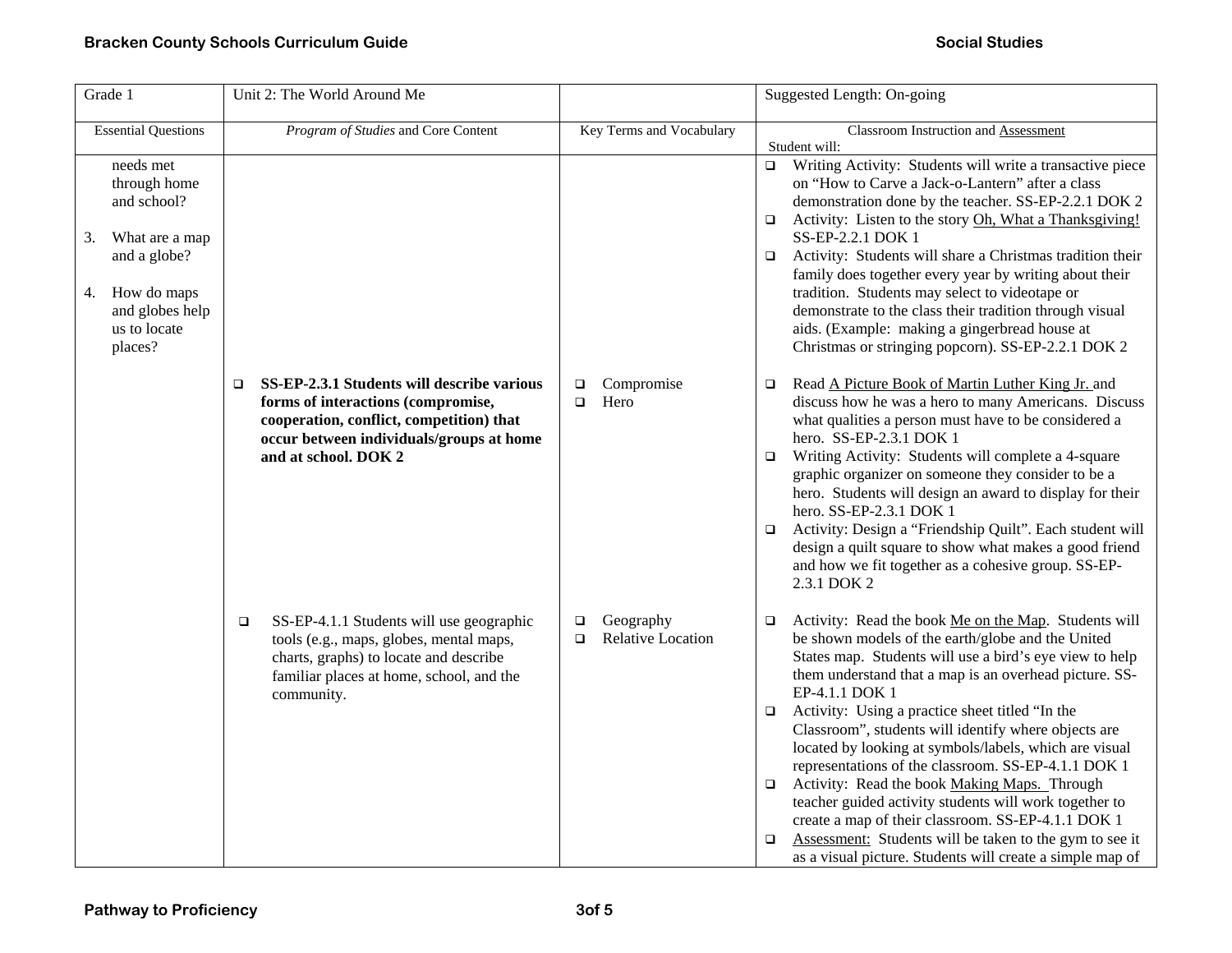| Grade 1                    | Unit 2: The World Around Me                                                                                                                                                                                                 |                                                                                             | Suggested Length: On-going                                                                                                                                                                                                                                                                                                                                                                            |
|----------------------------|-----------------------------------------------------------------------------------------------------------------------------------------------------------------------------------------------------------------------------|---------------------------------------------------------------------------------------------|-------------------------------------------------------------------------------------------------------------------------------------------------------------------------------------------------------------------------------------------------------------------------------------------------------------------------------------------------------------------------------------------------------|
| <b>Essential Questions</b> | Program of Studies and Core Content                                                                                                                                                                                         | Key Terms and Vocabulary                                                                    | Classroom Instruction and Assessment<br>Student will:                                                                                                                                                                                                                                                                                                                                                 |
|                            |                                                                                                                                                                                                                             |                                                                                             | the gym showing specific features such as doors,<br>bleachers, basketball goals, and bathroom locations.<br>SS-EP-4.1.1 DOK 2<br>Assessment: Students will draw a replica of the globe<br>$\Box$<br>showing water and land. SS-EP-4.1.1 DOK 1<br>Oral Assessment: Student will be shown a United States<br>$\Box$<br>map and asked to locate Kentucky. SS-EP-4.1.1 DOK 1                              |
|                            | SS-EP-4.4.1 Students will describe ways<br>$\Box$<br>people adapt to/modify the physical<br>environment to meet their basic needs<br>(food, shelter, and clothing). DOK 1                                                   | Shelter<br>$\Box$<br>Clothing<br>$\Box$<br>Native Americans<br>$\Box$<br>Pilgrims<br>$\Box$ | Assessment: After the story Oh, What a Thanksgiving!<br>$\Box$<br>Students will make a T-chart comparing and contrasting<br>how Thanksgiving is celebrated today and long ago<br>emphasizing how the Pilgrims/Native Americans<br>depended on their environment for food, shelter, and<br>clothing. SS-EP-4.4.1 DOK 1                                                                                 |
|                            | <b>Program of Studies</b><br>G1 Use tools (e.g., maps, globes, charts,<br>$\Box$                                                                                                                                            |                                                                                             | Activity: Students will be given a house template to<br>$\Box$<br>display their family members and how they live work<br>and play together. SS-EP-4.4.1 DOK 1                                                                                                                                                                                                                                         |
| $\Box$<br>$\Box$           | graphs, compasses) to understand<br>surroundings.<br>CS2 Understand that diverse groups<br>celebrate heritage and culture in a variety<br>of ways.<br>G5 Recognize factors that influence human<br>movement and settlement. |                                                                                             | Core-Content Videos:<br>$\Box$<br><b>Where Do You Live SS-EP-4.1.1 DOK 1</b><br>$\Box$<br>The Great Earth Sing-Along SS-EP-4.1.1 DOK 1<br>$\Box$<br>Going to Grandma's Around the World SS-EP-2.21<br>$\Box$<br>DOK <sub>1</sub><br>$\Box$<br>Happy Birthday Around the World SS-EP-2.21<br>DOK <sub>1</sub><br>Include Us SS-EP-2.21 DOK 1<br>$\Box$<br>"National Observances" SS-EP-2.21 DOK 1<br>□ |
|                            |                                                                                                                                                                                                                             |                                                                                             | Filmstrips:<br>$\Box$<br>Disney's Beginning Map Skills Series SS-EP-4.1.1<br>$\Box$<br>DOK <sub>1</sub>                                                                                                                                                                                                                                                                                               |
|                            |                                                                                                                                                                                                                             |                                                                                             | Literature Links:<br>$\Box$<br>Pumpkin Pumpkin SS-EP-2.2.1 DOK 1<br>$\Box$<br>The Biggest Pumpkin Ever SS-EP-2.2.1 DOK 1<br>$\Box$<br>Little Critter Goes Trick-or-Treating SS-EP-2.2.1<br>$\Box$<br>DOK <sub>1</sub><br>Oh, What A Thanksgiving! SS-EP-2.2.1 DOK 1<br>$\Box$<br>The Very First Thanksgiving Day SS-EP-2.2.1<br>$\Box$                                                                |